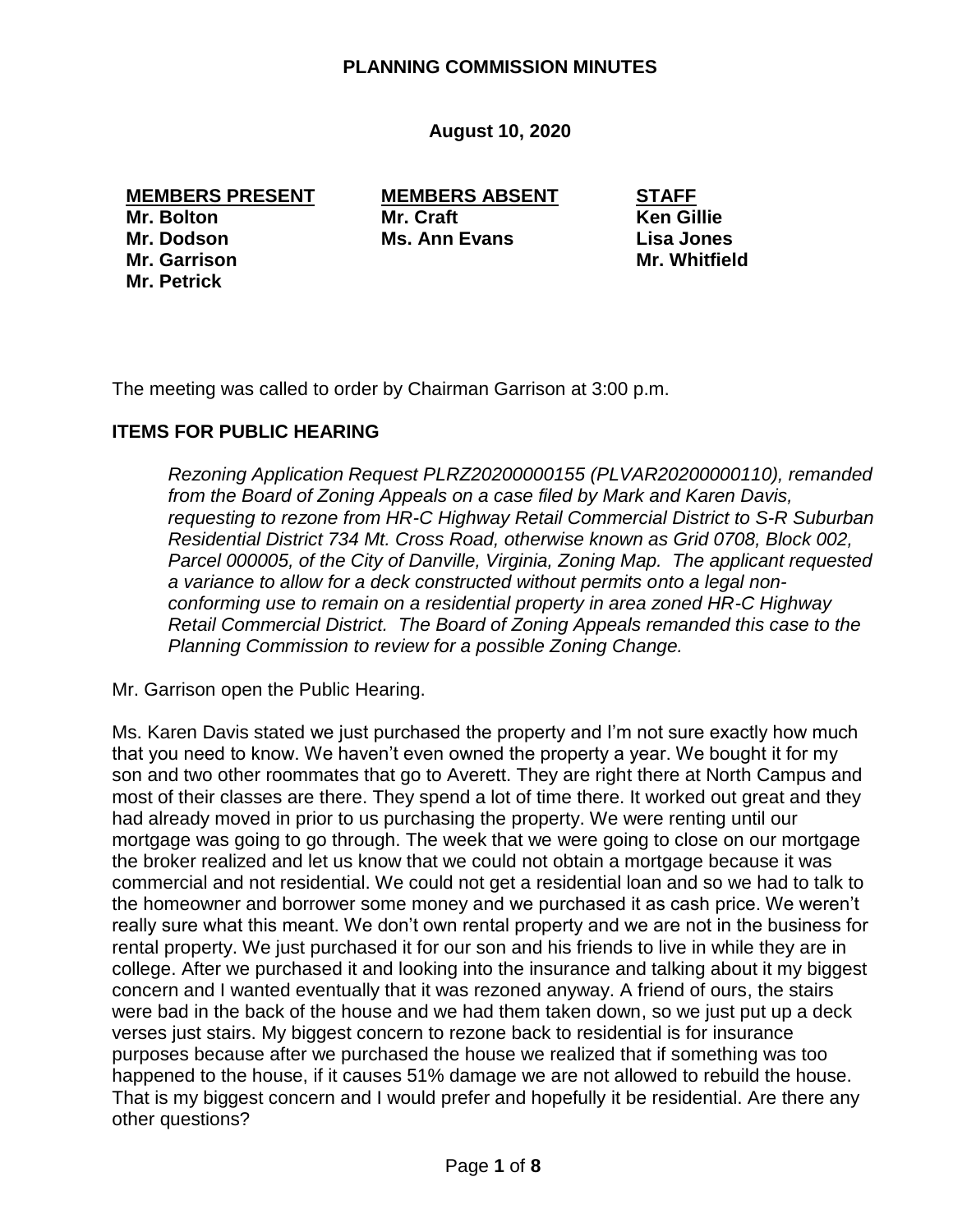Mr. Petrick stated were you aware of the zoning when you purchased the property or looked at the property?

Ms. Davis stated not when we looked at it, no sir, not until we were going to close. The mortgage broker called and said you are not going to believe this but our underwriters can't approve it, he is the one that brought it to our attention. My son was already living in the house and we decided to go ahead and do it as a cash deal.

Mr. Petrick stated I think the issue revolves around the addition to the deck.

Ms. Davis stated yes that is what brought all of this to our attention. The realtor lady is the one that told us to come before the board and ask for rezoning before this ever happened.

Mr. Petrick stated no call was made to inspections to determine whether or not it was illegal?

Mr. Mark Davis stated yes, I talked to William Willis and we played phone tag forever and ever. I called where he works at and no one ever answered the phone and I finally got a message to him. Then he sent a message with this pandemic going on and there is hardly anyone that is working now. We need to get this worked out and I said I agree, just tell me when we can get up here and we will do it.

Ms. Davis stated we had already sent a check in but they have never cashed it.

Mr. Davis stated I wouldn't have even bought the house or even tried to buy a house, if I had known it was going to be a zoning issue, and I'm not in it for the money. Somebody said you know you might get a lot of money out of it. I don't care about that, not that I couldn't use it. We are just trying to find a place for the boys to stay. I had talked to the football coach and he said Mark, if you could get us a place up here and put my football players in it, I will take care of them. I will make sure they are good boys and all of that stuff. Then all of this stuff here happened and it's not like we are trying to beat somebody out of money or a zoning permit. That just don't make any sense because I put more money in the drive way out there that I had no idea about the zoning thing. It is just an honest mistake on somebody's part and I will take part of the blame. This is where we are at now. I don't want to tear the deck down, but if I have to, just give me time to take it apart.

Mr. Garrison stated we don't make that decision and we are here today for just the rezoning. The deck is not a consideration to us and your request here is to rezone to residential.

Mr. Bolton stated I have a question for Ken and then for them. If they did rezone or we approved it and City Council approved it to go back to SR, could they go back later and request to go back to Commercial?

Mr. Gillie stated they could come back in a year and request to change it and that is why staff is recommending allowing that time. Jay Property asked to attempt to rezone and that was turned down because that would have been spot zoning. If we can get multiple property owners to work together on that application it will eliminate the potential for spot zoning. That is why as it stands right now, their case is a spot zoning case. Staff could not support spot zoning. We feel the adjacent properties, who attempted in the past, could join in on this. We have also received a phone call on an additional property that they have not had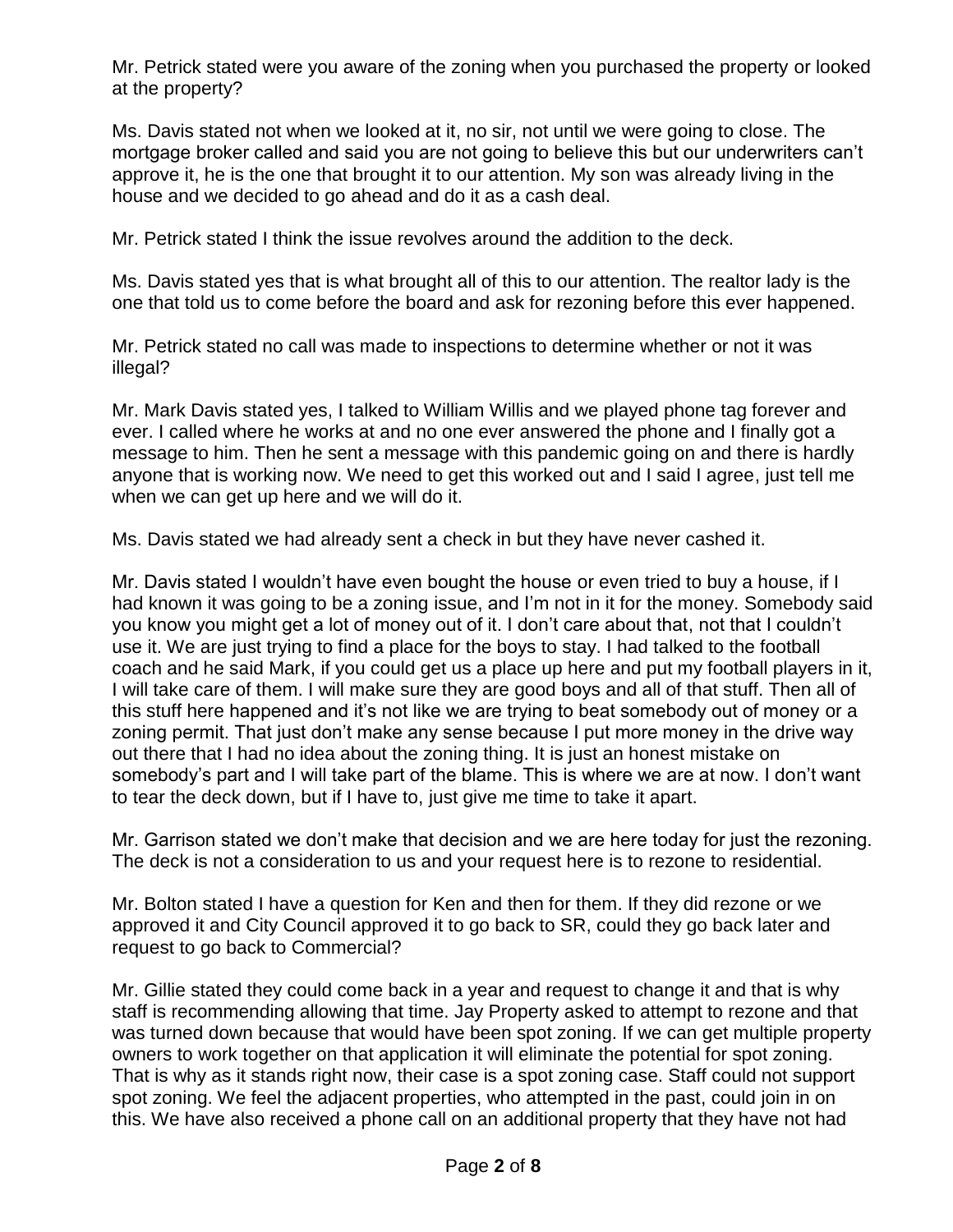time to talk to them. Maybe get a group of property owners together and ask for rezoning. That is, if City Council agrees to change it. Then in the future if development does go that way and then they could ask for rezoning in the future. I'm trying to take care of both issues at this time. There just hasn't been sufficient chance to get everybody together. That is why I am recommending that it be continued and not decided now. The prosecution for the deck, that will stop it, because they are trying to resolve the issue. We won't proceed until all applicants are either successful or unsuccessful. So we are not going to tell them to tear the deck down or anything else. They did apply for a permit and they wrote us a check but we can't give them a permit because of the illegal nonconforming status and violation. In their defense they did do that and that is why I am recommending hold it and let's see what happens after they get together.

Mr. Bolton stated the reason I asked that is, because just in my opinion the Commercial Zoning is so much more valuable to that property than the SR. In other words say once your son graduates and moves on. I don't know if you plan on selling it but that Commercial Zoning is my opinion would make the property a bit more valuable. That is why I wanted to make sure that you could come back and change it.

Mr. Davis stated I was told that you could. The whole thing is it's not that we were trying to do that. We were trying to give some good kids a place to stay.

Ms. Davis stated what he is trying to say is that we didn't do it for investment purposes. We just did it for a residence.

Mr. Bolton stated but if you do sell it, I would think that you would want to get as high a value as you can. That is why I was concerned if you changed it and Council approved it that you could go back when you wanted to sell it. The property would be so much more valuable with Commercial Zoning. The other thing, we talk about spot zoning all the time. I think basically what we have to hear from somebody is that it adds value to the community by changing it, if you are going to spot zone. Not to put you on the spot but what would you see as a community benefit going from Commercial to Residential?

Ms. Davis stated the only thing that I can think would be that if somebody like us, would come in to buy residential. Where it is, I totally understand that eventually in the future probably most of that will be commercial. Right now there are literally like five houses within a little pocket and if it was residential, I don't think many people would come in and let that house sit empty the way it is. We were just fortunate that my mom went in with us to help us give enough cash and purchase the house. I don't know that a lot of people will just have cash laying around and to resell the house, I think right now the way that it is would only sell as a residence. I see it in our best interest that it would be a residence if we went to try to resell it, unless a commercial came in to try to buy it. If they bought the whole area I would assume that they would probably bulldoze it and build something. That the house still would remain is a benefit. To keep it as a residence right now and I understand in the future, I know that area is going to probably be developed.

Mr. Davis stated we would get a couple of years out of it by our son being here. If it is going to cause trouble we can find another place. We have already paid for the place and that is why we were trying to get it zoned. I understand about the City and Averett doing what they must do. They guy that sold it to us, he never said anything to us and the real estate agent lady didn't say anything to us. We found out from the lawyer of the mortgage people, when we went to settle he told us about it.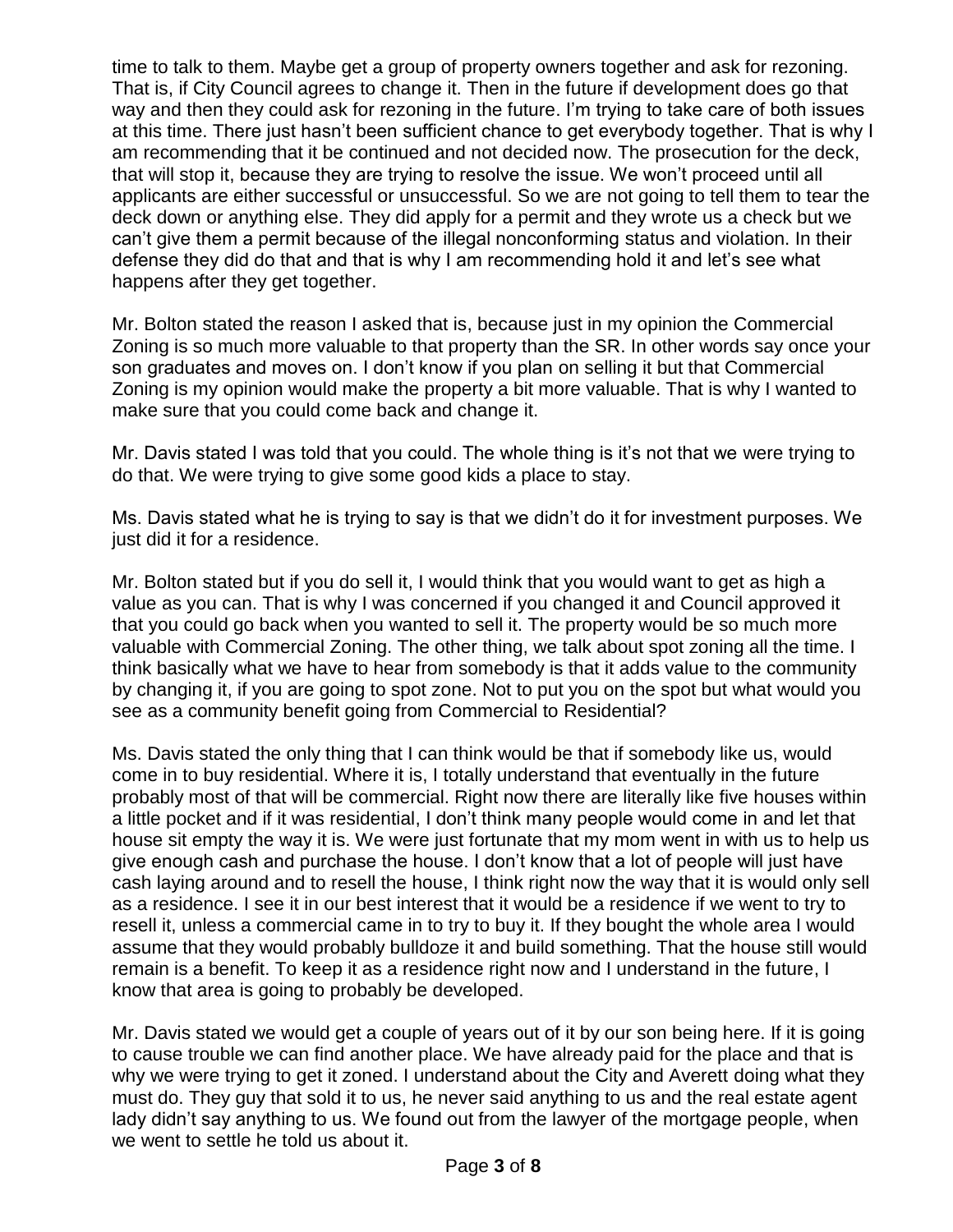Mr. Bolton stated so you didn't feel like you paid premium because it was commercial. You felt like you were buying a home and it was worth it the value as a home not as commercial lot. Like you see on Piney Forest Road there are little bitty houses you ride by sometimes you might be surprised what they sell for. The same thing might be with this one. If it is Commercial in the future, it would be a much greater value to you. That is why my first question was could you come back.

Ms. Davis stated thank you.

Mr. Davis stated the guy named Jerry Davis, he owns the house beside us and he owns the next house up. I went to ask him about it and he wouldn't even talk to me about it. He might be a fine fella but he just did not want to talk about it. His secretary said that he doesn't have time to talk to you about this stuff. Then the people that we went to visit around there, the only girl that was there, she rented the house. That is where we are at this point.

Ms. Davis stated I think a lot of them are rental properties.

Mr. Davis stated I don't want rental property to be honest with you. This might turn out to pay good money one day, but I'm just trying to get my boy through Averett and his buddies.

Mr. Bolton stated I think one of the recommendations were to continue this so that you might have a chance to talk to some of the owners. Maybe you could come in as a group and you will have an argument on the spot zoning. Do you think you could?

Mr. Davis stated we have already talked to everyone around there in that area. Mr. Gillie said about this other guy I don't know who he is or where he lives or anything.

Mr. Gillie stated I think if you had more time to talk to the property owners and we can give you a list of the adjacent properties. You are talking to the tenant of that house but not the actual owners. I think you should talk to the property owners.

Mr. Bolton stated Marshall Construction and Averett is local. You could probably talk to them fairly easy or a representative. They are not opposed so they will probably give you some support. How long do you think it will take if this thing goes through?

Mr. Petrick stated you mean if the change would happen with zoning?

Mr. Davis stated yes.

Mr. Petrick stated it would happen within a few months.

Mr. Davis stated if it didn't happen how long would we have to get out of there?

Mr. Gillie stated you never have to get out of there. If City Council fails to rezone the property then it would go to the Board of Zoning Appeals and they can make a decision on what to do next. You still have options available. As it stands right now you need to try to get all the property owners together and come in as a group. You haven't talked to the right people, but it is up to you. Our recommendation is that you table it and it gives you a chance to get with those folks. It will be resolved in the next few months one way or another. We are not going to proceed any further with violation notices because you are trying to fix it.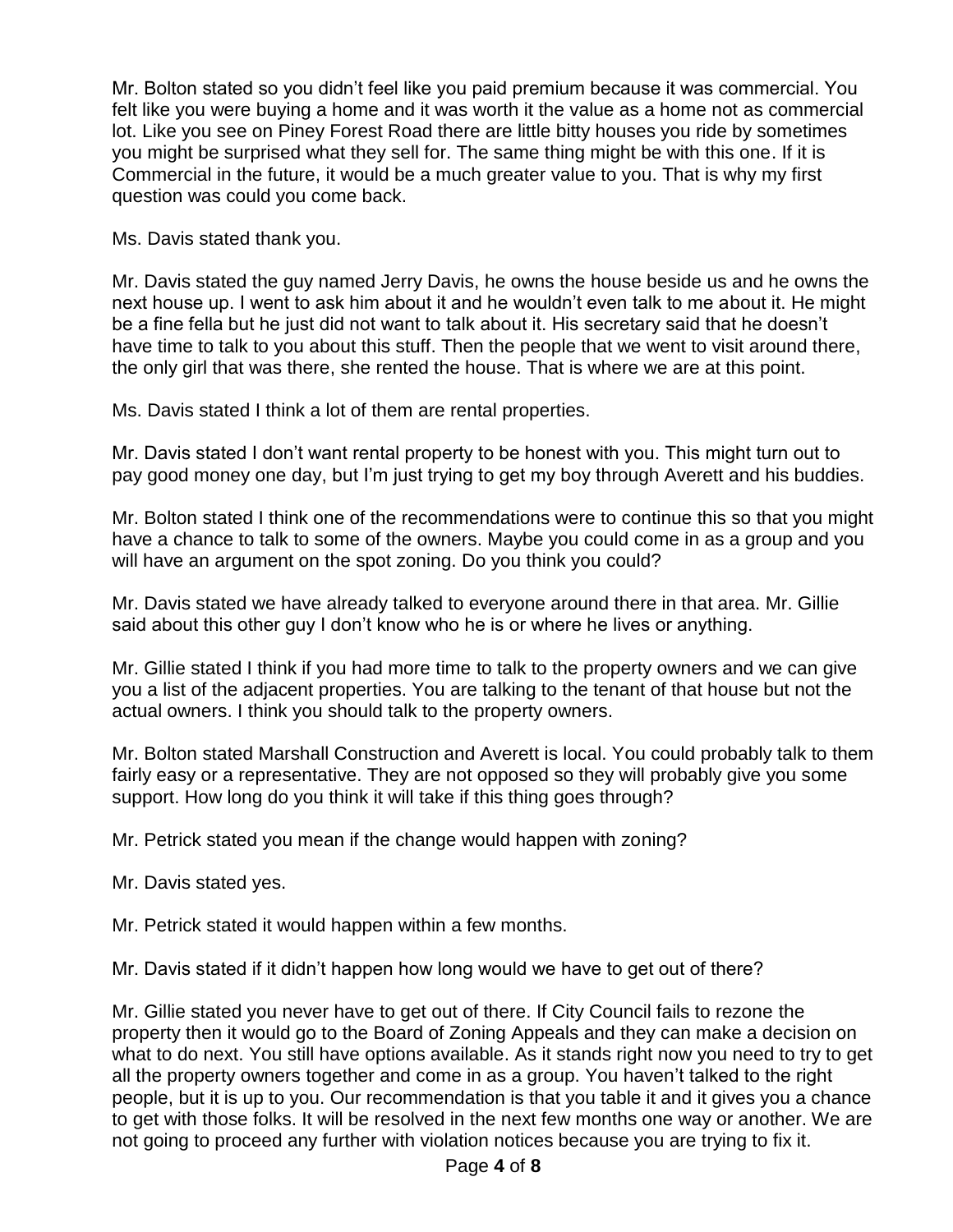Mr. Bolton stated in the mean time they can continue to use it as they are using it, right?

Mr. Gillie stated correct, occupancy is not an issue at all as long as it doesn't burned down 51% or we will have to cross that bridge when we come to it. Right now it is a single family use with a violated deck. We can't close the permit out because these issues have not been resolved. That doesn't stop them from occupying the house at all.

Mr. Bolton stated if the group comes in to support them do they all have to get their property rezoned or don't they?

Mr. Gillie stated they could ask as part of this application and not as one group. It would be asking to rezone a block of properties not just a single property. If they ask for it as part of the application theirs would be rezoned also.

Mr. Petrick stated I don't believe in revitalizing this for one property. I think the solution would have this group of properties to ask for it. Is that how you are looking at it?

Mr. Gillie stated yes, it is called spot zoning for one property. The only way to proceed with rezoning is to have more than just their case come and ask for it. If they don't, then I'm going to have to recommend no approval and then it will go to City Council and if they say no, it goes by to Board of Zoning Appeals with this option didn't work now what does the board want to do. I'm trying to go with the route that is best for them.

Mr. Garrison stated and you say no because it would be spot zoning.

Mr. Gillie stated correct.

Mr. Garrison stated we are not hearing anything here and we are not concerned about the deck. The sole question here is do we rezone the property. If we do, then it would be spot zoning.

Mr. Petrick stated the variance around this deck by Zoning Appeals that was an option, correct?

Mr. Gillie stated we feel no, because in order for the variance to be granted it has to be a physical hardship on the property. There is not a physical hardship and the property is nonconforming and it should not have been expanded. If they would have applied for the permit ahead of time we would have denied it. It is not zoned to allow a deck. They built a deck, then they asked to keep it. The Board looking at it said under the requirements of state statute, but they can remand it to the Planning Commission to see if rezoning would alleviate it and that is what they have done in this case. It could be potentially spot zoning for one property.

Mr. Petrick stated just to be clear every parcel from the intersection of Riverside Drive to the County line is Commercial.

Mr. Gillie stated yes, it is some sort of Commercial, correct.

Mr. Petrick stated so this would be an obvious spot zoning situation.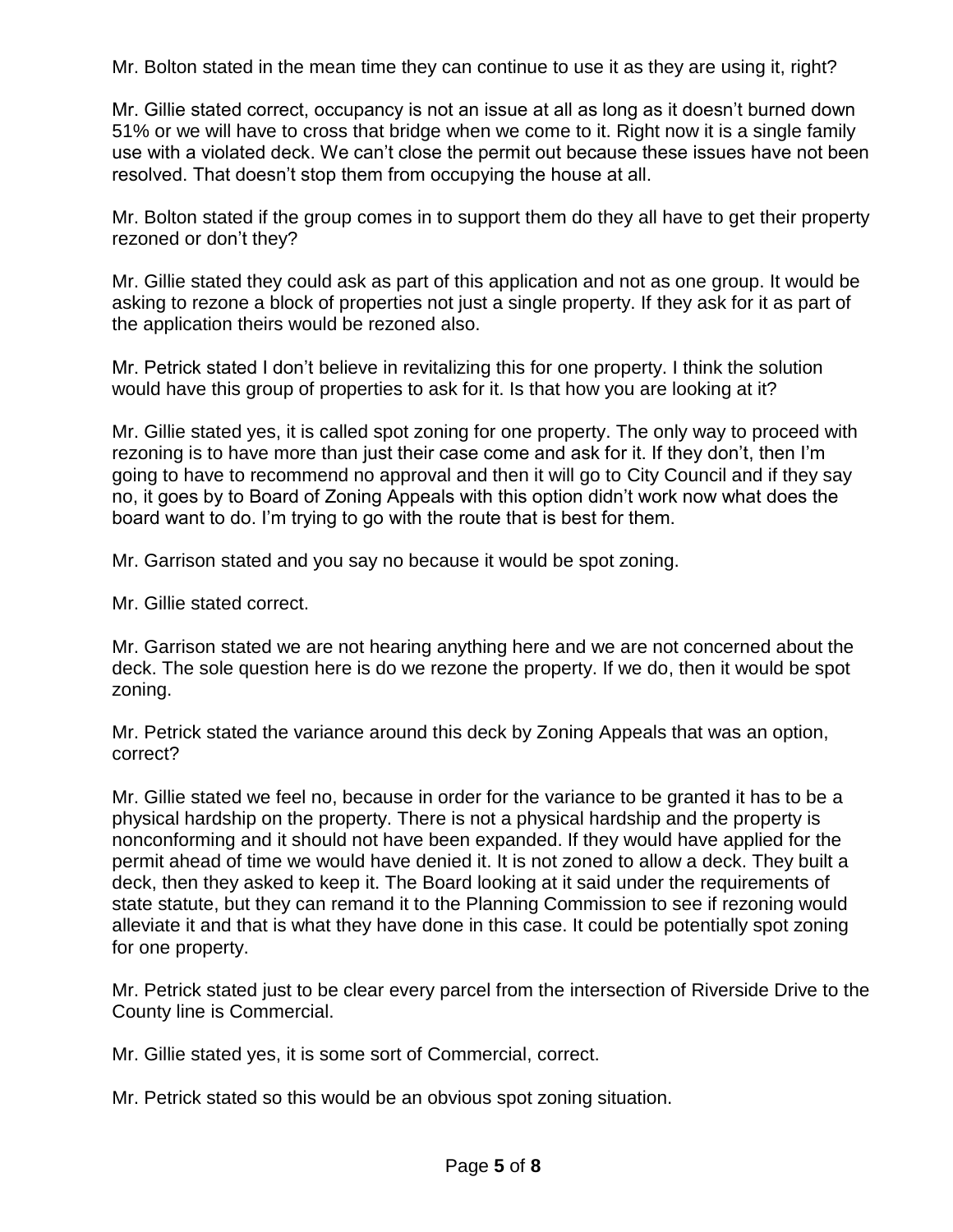Mr. Gillie stated yes, Averett is a transitional office type because of the University aspect. The remainder of the properties are zoned either neighborhood, highway, or retail. There are a multitude of zonings out there. Our long range plan was for this entire area up to the County line to be developed Commercial. That is why they developed a five lane road and everything else. As a short term fix, it can be rezoned back. We feel in the future that a Commercial development is the way for that to be, but if we can get enough properties together we can see how that goes.

Mr. Bolton stated not all spot zoning is illegal, but we have been pretty consistent I think in making folks state their case to as why it may be, like the one last month on Ash Street. Paulette Dean, the owner came in and convinced us that this was a community need for a pet shelter. Beyond that, the only solution is to get the other folks to join in and get it changed and then you're not specifically spot zoning. We can't recommend a continuance.

Mr. Garrison stated they would have to ask for it. If they ask for a continuance, we can do that and if they don't ask for a continuance, then we have to hear it today. We have other people here that wish to speak. Since we are still in Public Hearing, I want to give them a chance to speak since they came.

Mr. Davis stated I guess we will ask for a continuance today even though I don't quite understand everything. We will take him for his word and ask it be continued today.

Mr. Richard Bailey stated I am a Real Estate Broker and I'm here representing the Sims and Bell family. They are actual brother and sister and they own three acres just north of the subject property. We have plans to sell that property in a few months. It is vacant property and the house is beyond any hope of rehabilitating into a residence. It is pretty obvious that it will be once again, as it was many years ago, probably a commercial establishment. Certainly no one has any ill will towards the Davis family about building a deck and quite frankly by listening to their story, it is somewhat heart breaking because it seems that they are mired in a mindless bureaucracy that prevents them from doing that. I would hope that there would be some means and I don't have any idea what that would be. Perhaps staff or maybe this group could come up with something that would grant them the right to build the deck. I don't think that is really going to be the end of the world if they have a deck on the back of their house in spite of the fact that it doesn't meet some State Code somewhere. I think that is why we have people to make decisions rather than have everything engraved in stone and handed to Moses on a mountain. I agree with Mr. Bolton, it is somewhat heart breaking to hear that they were not advised of the conflict with the zoning when they bought the property. I have been in the Real Estate business for a long time, but not as long as he has. None the less I feel that is the responsibility that the Realtor should have disclosed and that is a given fact. That is not why we are here. The situation is very heart breaking and I agree with Mr. Bolton on another, that at some point in the future or perhaps even today their property would be worth more as a Commercial establishment. As indicated by Ken here, that property is defiantly going Commercial. That will be our focus when we sell the Bell and Simms property. We are not opposed to anything that they are trying to do. This thing about changing the zoning just seems to be a bit of an extreme fix. Could there be some kind of variance or nonconforming use or something granted for them to have this situation eased. I feel for them, but is there some way that we could keep the zoning and they build their deck. That would be the ultimate thing that we would like to see happen. There is no opposition for them building a deck. If there is an avenue that can be pursued where it can be done without changing the zoning then I would encourage that avenue.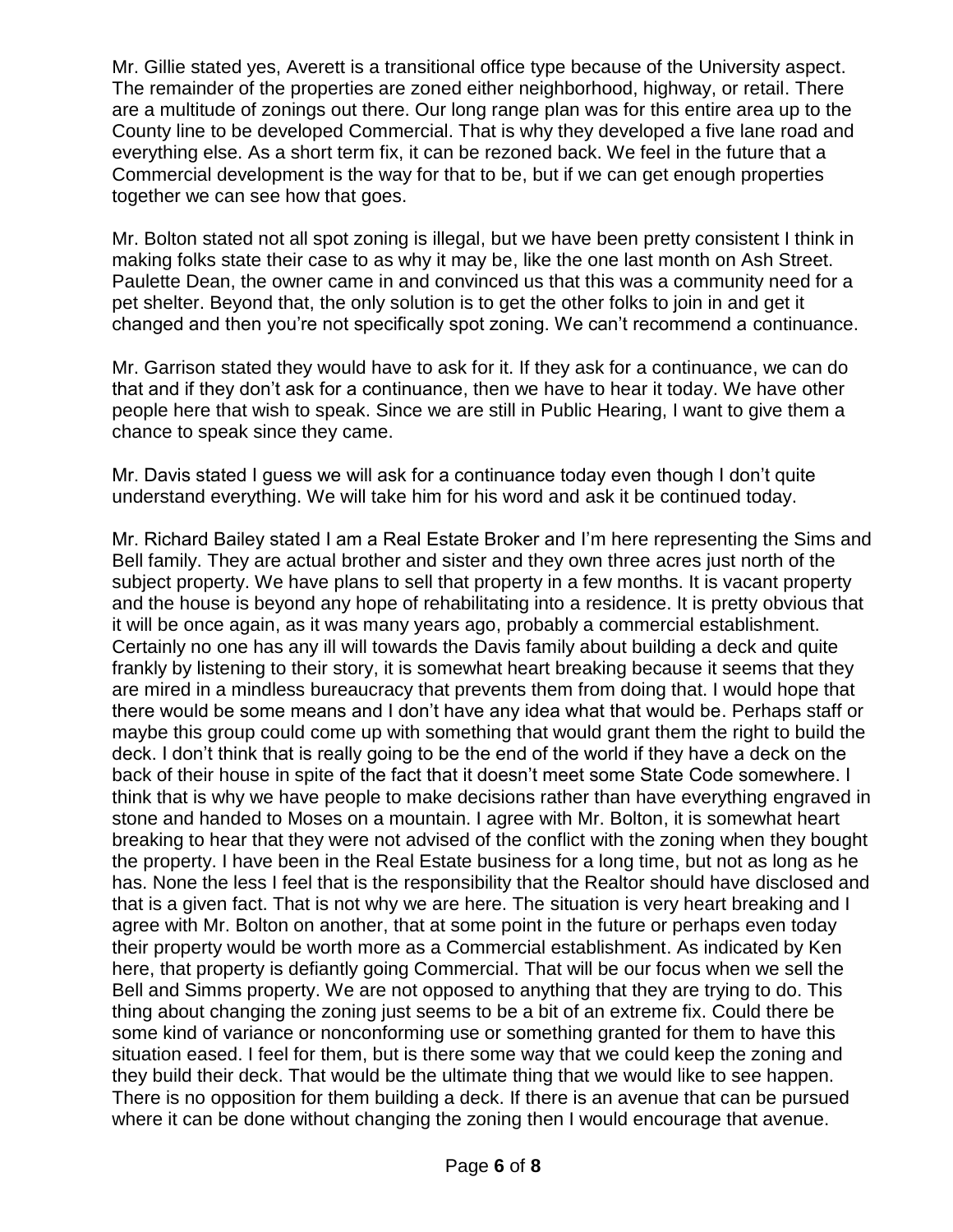Mr. Garrison closed the Public Hearing.

Mr. Bolton stated if we do continue it, is there anything like Mr. Bailey suggested. Everybody sort of feels like that is the common sense thing here and I know what we are dealing with and I know that you are right. Is there anything other than the variance and us rezoning as a fix.

Mr. Gillie stated you could amend the zoning code chapter 7, on legal nonconforming structure to allow for expansions for legal nonconforming structures. The issue with that is the purpose for legal nonconforming is for them to be brought up to conformance with the code which would be to go to Commercial. This is a residence in a district where it does not belong. Improving a deck on a house that should not be there, at what point do you draw the line. That is why it was at Zoning Appeals and that is why they went that route. The only option would be to change the code and allow for some sort of specifics of residential or nonresidential district or something else like that. It really just doesn't make sense and it is one of those cases that is just an oddball and will eventually go Commercial. The Simms property, they don't have to join us, they can continue with their Commercial development as he said. That property will probably go because the house has no reasonable use anymore. It will probably be torn down and something Commercial will be developed and that would not affect this case. This case and possibly the adjacent properties that are vacant residential or occupied residential could join, but it will not impact the Simms at all.

Mr. Bolton stated I just don't see that happening and don't see why we are continuing it.

Mr. Garrison stated we are continuing it at their request.

**Mr. Bolton made a motion to postpone for an indefinite time period for the Rezoning Application PLRZ20200000155. Mr. Dodson seconded the motion. The motion was approved by a 4-0 vote.**

### **IV. OTHER BUSINESS**

Mr. Garrison stated I spoke with Mr. Gillie earlier about the 2030 Comprehensive Plan for the City which is up for review this year. It has to be reviewed every five years by both the Planning Commission and City Council. I'm giving you a heads up that we are going to have to take a look at the Comprehensive Plan. You might want to go ahead, like when you have those hours that you can't sleep. You might want to pull it up on your screen and take a look through it. We will probably not make any major changes this year but its possible next year it will have to be completely revised anyway. I just want to give you a heads up on that.

Mr. Gillie stated the Comprehensive Plan, if you need copies we can provide a digital copy to you. There were not any cases that went to City Council last month. Staff recently conducted interviews for a Planning position. Hopefully next month or two we will have a Planner and you will not see me anymore.

## **V. APPROVAL OF MINUTES**

**The June 11, 2020 minutes were approved by unanimous vote.**